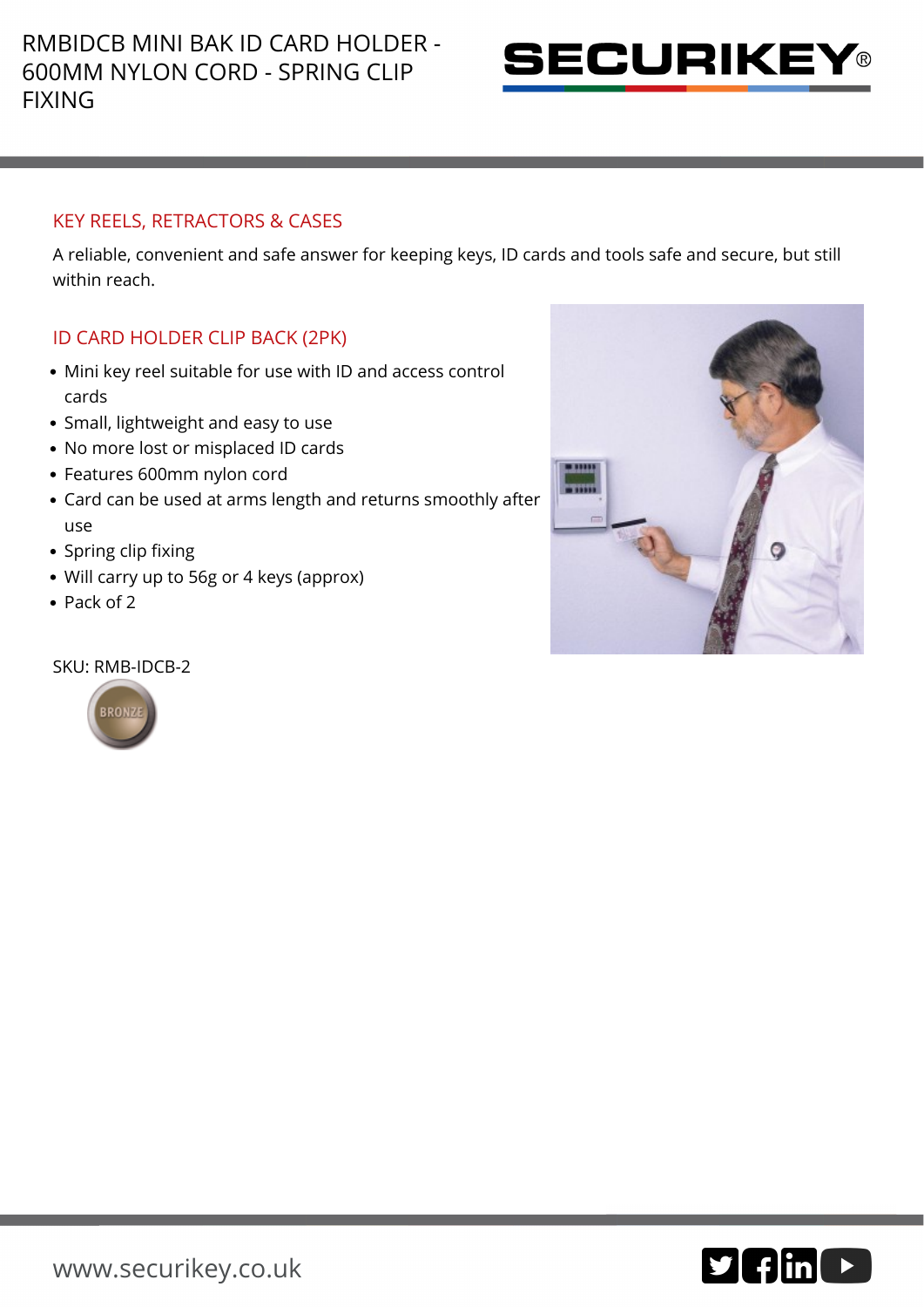

### ADDITIONAL INFORMATION

| Weight            | $0.044$ kg |
|-------------------|------------|
| <b>Dimensions</b> |            |
| <b>Standard</b>   | Bronze     |

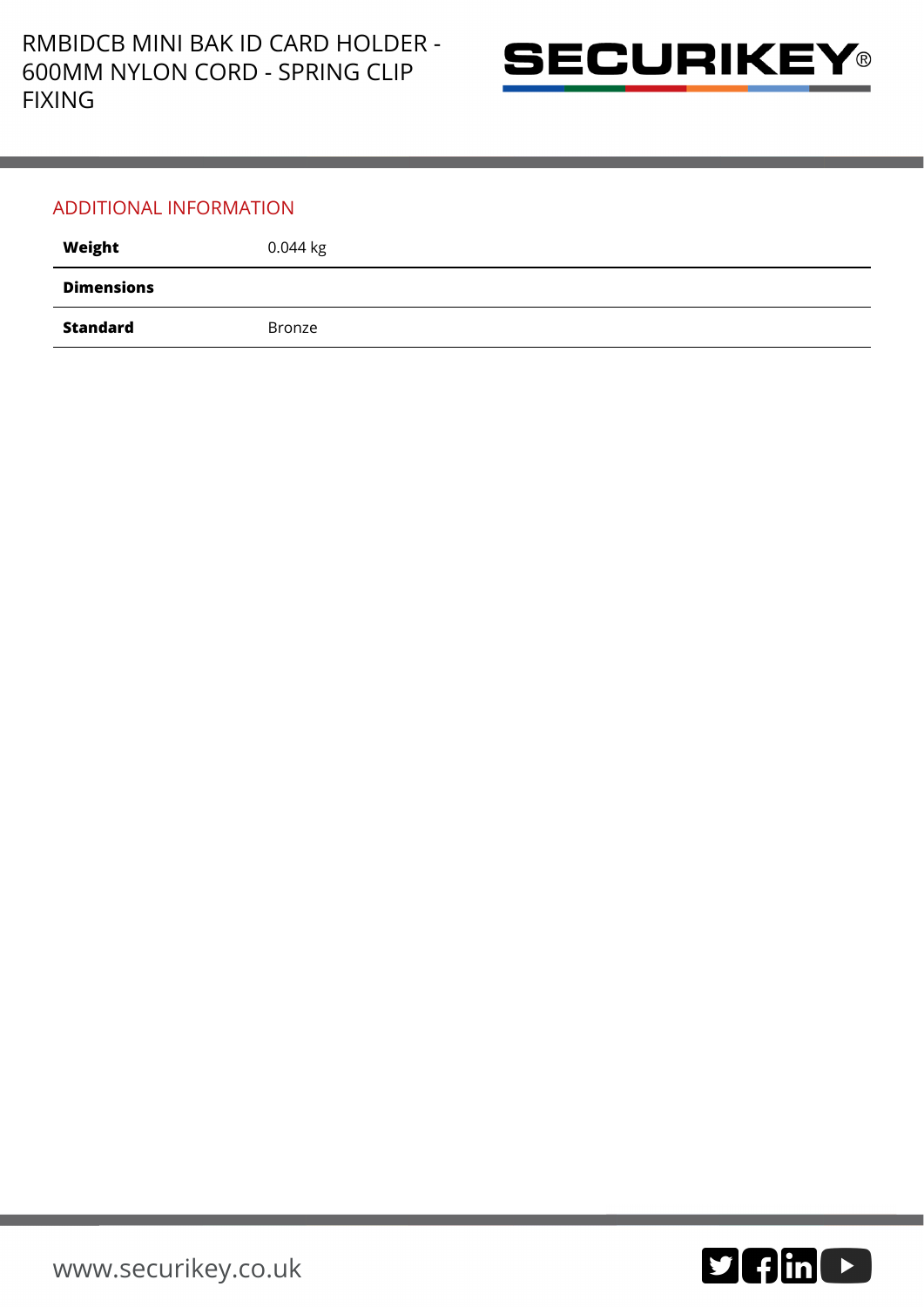RMBIDCB MINI BAK ID CARD HOLDER - 600MM NYLON CORD - SPRING CLIP FIXING



## RMBIDCB MINI BAK ID CARD HOLDER - 600MM NYLON CORD - SPRING CLIP FIXING IMAGES





### Mini Bak ID Badge Reel Spring Clip Mini Bak ID Badge Reel Spring Clip



Mini Bak ID Badge Reel Spring Clip



[www.securikey.co.uk](http://www.securikey.co.uk/)